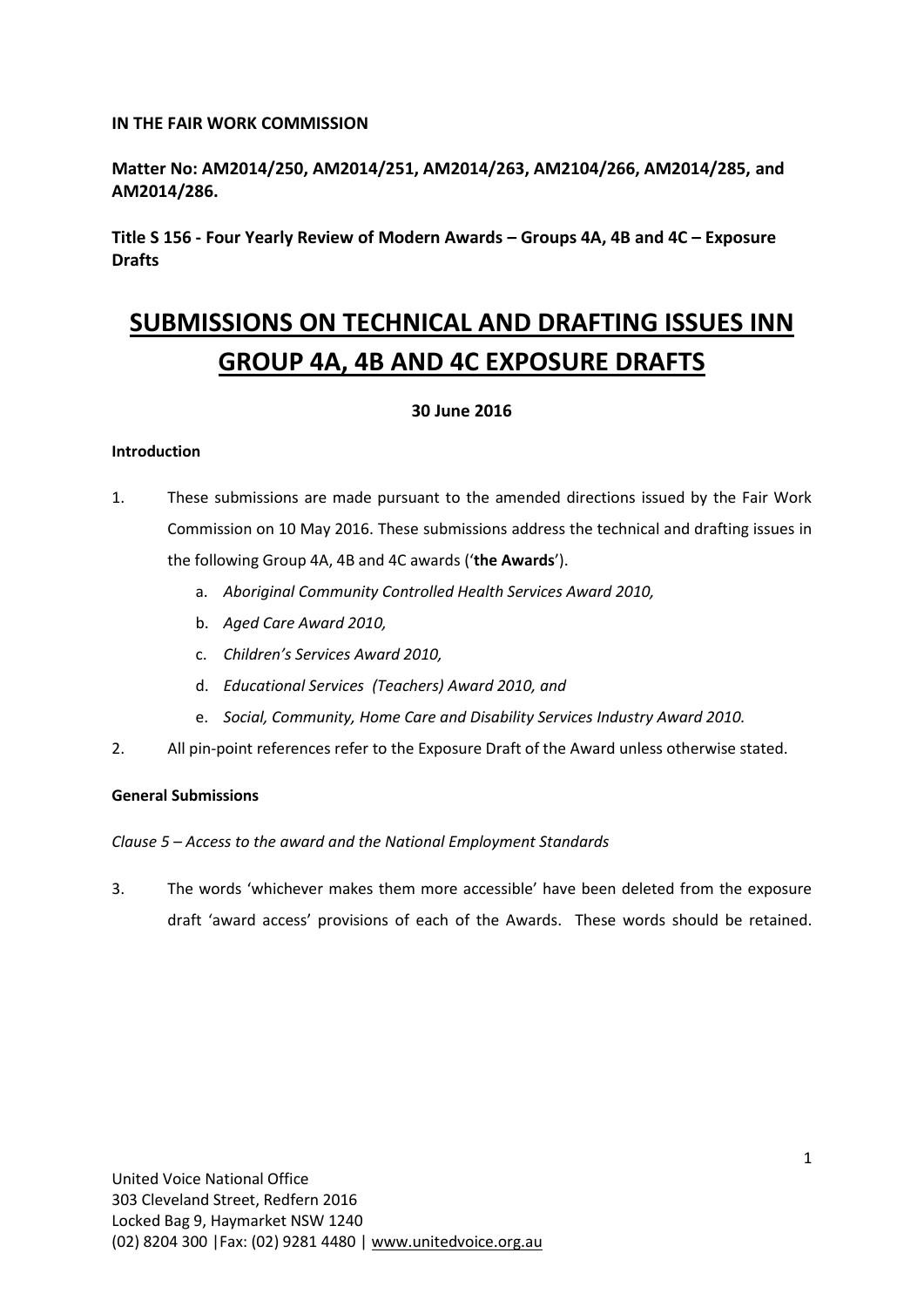# *Ordinary hourly rate*

- 1. The phrases '*ordinary hourly rate*' and '*minimum hourly rate*' have been inserted at various place in the Awards and in multiple exposure drafts for various awards
- 2. The decision of the Commission in  $AM2014/01<sup>1</sup>$  differentiates between the use of the term minimum and ordinary based on the issue of all purposes allowances and proposes a definition for ordinary hourly rate. $^2$  A standard definition of ordinary hourly rate has been inserted into all Awards, which does not account for the fact that in many awards workers are paid according to classification and a level or pay-point.
- 3. The United Voice proposes that the definition of *ordinary hourly rate* and *minimum hourly rate* should include a reference to the employee's classification, grade and level.
- 4. We propose the following definition of 'ordinary hourly rate' should be used in all of the Awards with an all purposes allowance:

'*ordinary hourly rate means the minimum rate of pay for the employee's classification, grade and level specified in clause 17, plus any allowances specified as being included in the employee's ordinary hourly rate*'.

5. We propose the following definition of '*minimum hourly rate*' should be used in all of the Awards without an all-purposes allowance:

'*minimum hourly rate means the minimum rate of pay for the employee's classification, grade and level*'.

# *Aboriginal Community Controlled Health Services Award 2010* **('***ACCHS Award'***)**

# *Clause 2 - Definitions*

- 4. The national regulation of Aboriginal and Torres Strait Islander Health Practitioners uses standard terminology for ATSI health workers. It should be used in the ACCHS Award.
- 5. The definition of 'Aboriginal Community Health Worker' ('**AHW**') should be amended to read:

*ATSI Community Health Worker means a person who provides better access, liaison, health promotion and preventative health services to the Aboriginal community;*

- 6. A new definition of 'ATSI Primary Health Care Practitioner' should be inserted. This is the accepted and appropriate title of the type of employee previously described as an AHW.
- 7. The following definition should be inserted at clause 2:

**.** 

<sup>1</sup> *Award Modernisation* [2014] FWCFB 9412

 $<sup>2</sup>$  Ibid, [44].</sup>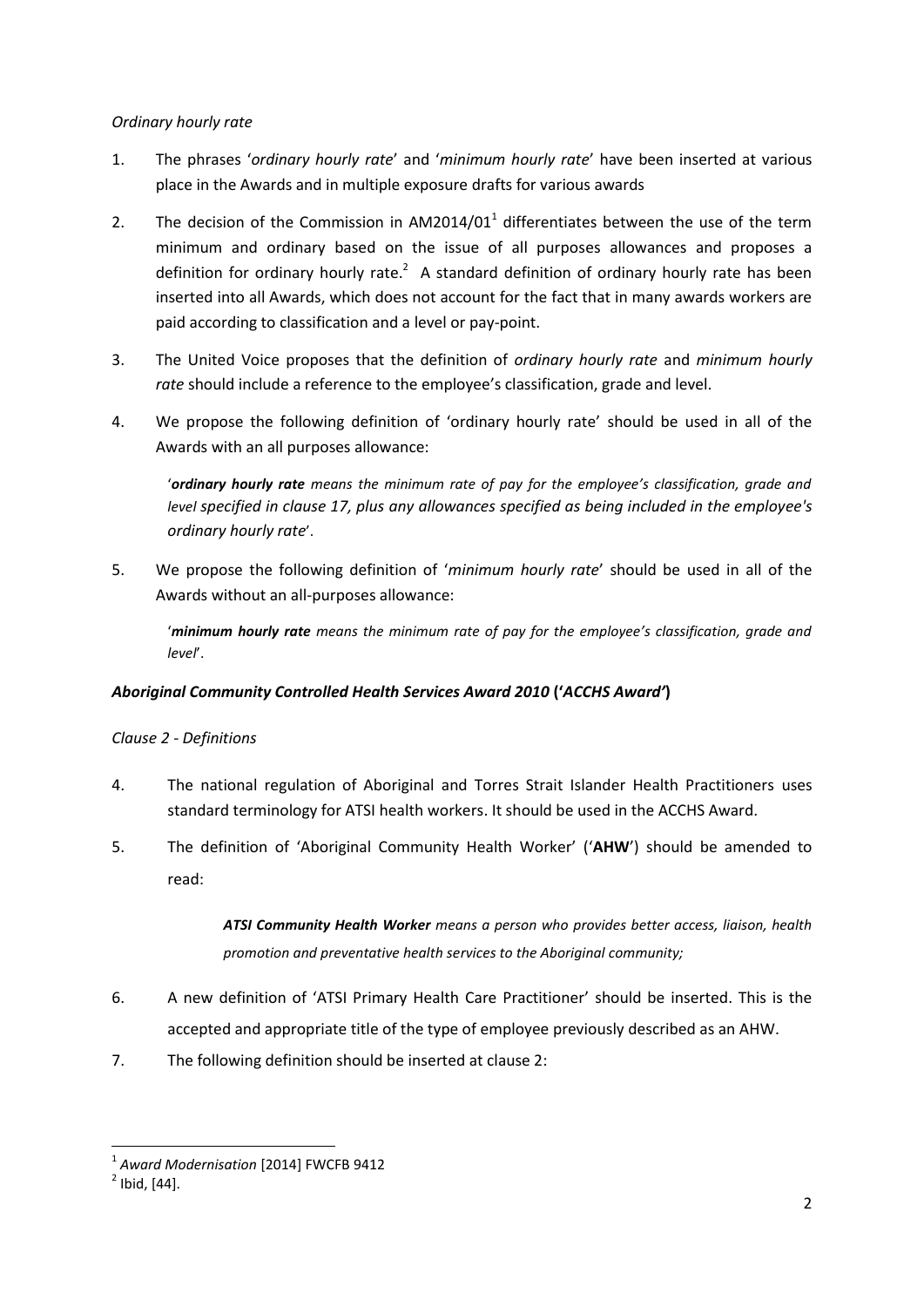*ATSI Primary Healthcare Practitioner means a person who is registered with Australian Health Practitioner Regulation Agency as a registered practitioner in accordance with the requirements of the Aboriginal and Torres Strait Islander Health Practice Board.*

- 8. The acronym ATSI should be defined as meaning 'Aboriginal and Torres Strait Islander'.
- 9. United Voice recognises that these are not matters drafting matters relating to the exposure draft of the ACCHS Award. We will wish to address these matters as a substantive issue.
- 10. In answer to the question from the drafting team, the underlined text in the 'NOTE' is no longer relevant and can be removed.

## *Clause 16 - Classifications*

11. Employee progression is time-based.

## *Clause 17 – Allowances*

- 12. Clause 17.2 Bilingual Allowance: It is common practice in the Northern Territory for enterprise agreements to require proof of bilingual proficiency and accreditation in writing from a recognised interpreting or translating service.
- 13. Clause 17.3 (b) (i) Travelling, transport and fares: the removal of the words 'not less than' from the clause alters the entitlement. These words should remain in the clause.
- 14. Clause 17.3 (b) (v): the words 'and level' should be inserted after the words 'employee's classification'. This is to clarify

## *Schedule A - Classifications*

- 15. Schedule A should be updated to reflected recognised changed nomenclature.
	- a. Schedule A.1 should be amended to read 'A.1 ATSI Community Healthcare Practitioners and & ATSI Community Health Workers.
	- b. All references to 'Aboriginal Health Worker' should be deleted and replaced with 'ATSI Primary Healthcare Practitioner'.

## *Aged Care Award 2010* **('Aged Care Award')**

#### *Clause 2 – Definitions*

16. The phrase 'casual ordinary hourly rate' is defined by clause 2 but is not used at any point in the *Aged Care Award*. We believe the intention of the drafting team was to ensure that it was clear that the ordinary hourly rate of a casual employee included any all purposes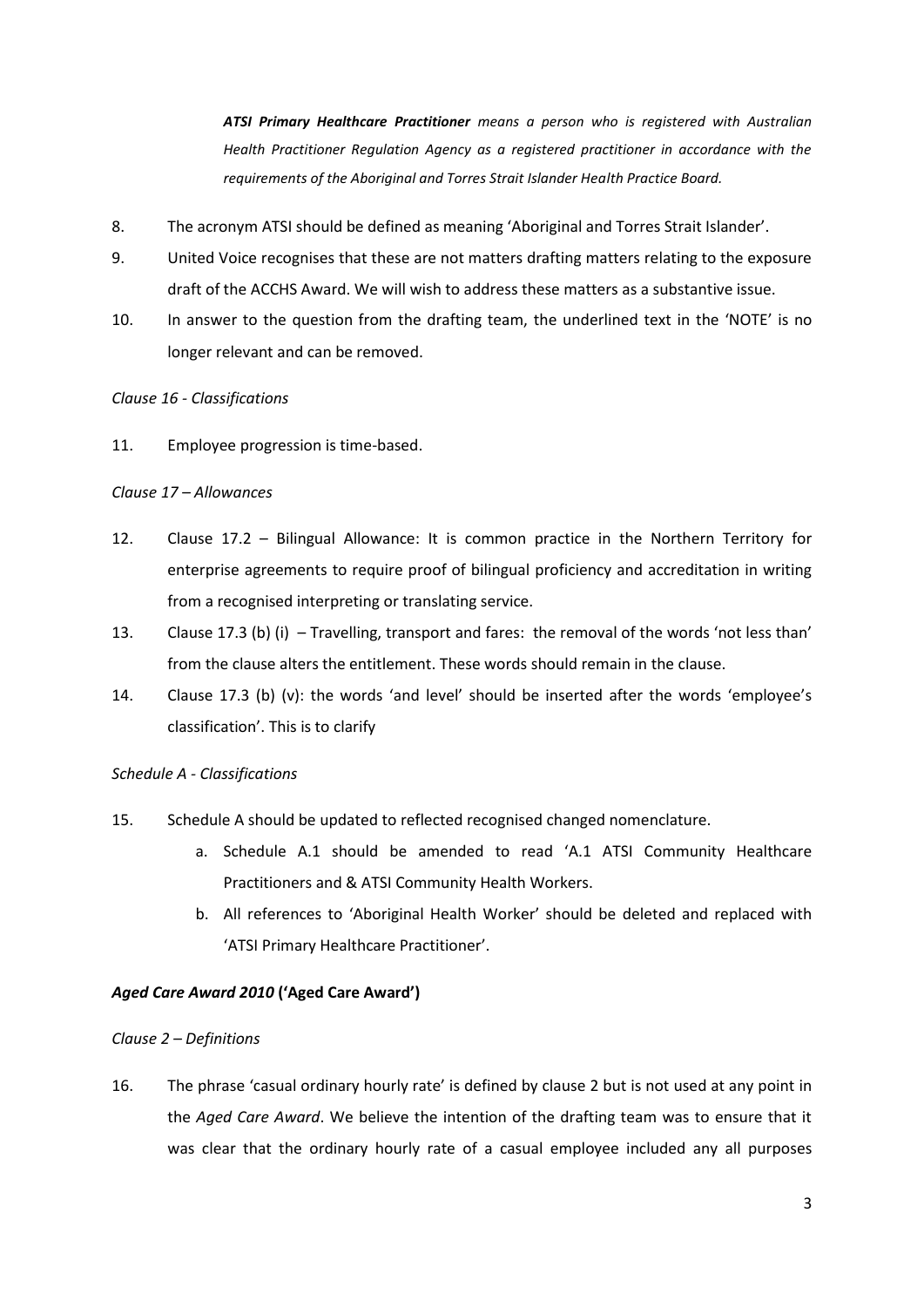allowance. For the sake of clarity the definition of 'casual ordinary hourly rate' should be deleted.

17. 'All purposes' is defined at clause  $2 -$  Definitions and clause 18.2 (a) – All purposes allowances. It is unnecessary to define the term twice. For the sake of ease of use, the definition of 'all purposes' should be at clause 18.2 (a) and the definition should be deleted from clause 2.

## *Clause 11 – Causal Employment*

18. A definition of fixed term employment should be included in the Award. We propose the following words:

### *Fixed term / Specific task employees*

*A Fixed Term / Specific task employee is an employee who is notified in writing prior to the commencement of employment of the starting and finishing dates of the employment, or in lieu of a finishing date, notified of the specific circumstance or contingency relating to a specific task, project or reason, upon the occurrence of which the term of employment shall expire.*

#### *Clause 14.4 - Rosters*

- 19. Clause 14.4 (b): The reference to 'relieving staff' should be deleted. There is no classification or allowance in this Award for a permanent employee with no roster as exists in other modern awards.<sup>3</sup>
- 20. Alternatively, relieving staff should be defined as:

*Relieving staff means an employee whose roster has been varied at less than 7 days notice to enable the service of the organisation to be carried on where another employee is absent from duty on account of illness or in an emergency*.

#### *Clause 15 – Sleep overs*

**.** 

21. Clause 15.7 – Breaks between shifts: The clause provides an entitlement to an 8 hour break from duty to an employee who performs work during a sleepover. The current *Aged Care Award* provides an entitlement to be '*released after completion of such work until they have* 

<sup>3</sup> See *Security Services Award 2010*, clause 15.8: *'A relieving officer allowance is payable to an employee who is, by agreement with the employer, appointed as a relieving officer. A relieving officer is engaged for the purpose of relieving at short notice another Security Officer and for whom a display of roster is not required. 24 hours' notice of shift will be given where possible.'*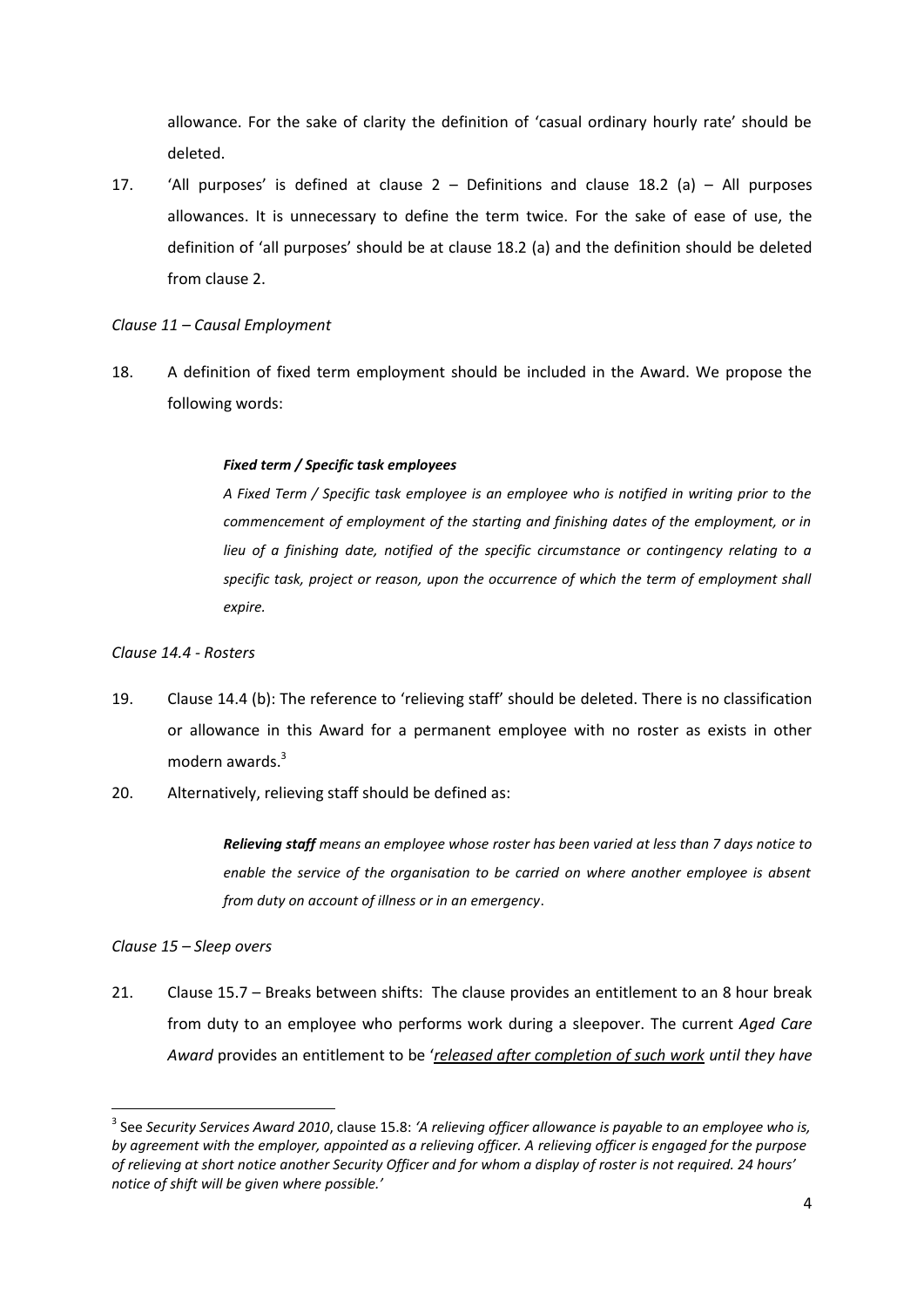*had eight consecutive hours off duty*'. In the exposure draft this has been varied to read '*after the sleepover*'. The current provision permits an employee to be released from duty during the sleepover. This possibility is excluded by the exposure draft variation.

*Clause 17.6 - Payment of wages*

22. Clause 17.6(a) has left out the requirement for wages to be paid by '*no later than pay day*'. We submit that this must be reinserted into the clause.

*Clause 18 - Allowances*

23. 18.3 (a) (i) – Laundry allowance: The new order of words at dot-point one is awkward. We propose that the sentence should read:

> *..supply the employee with an adequate number of uniforms appropriate to the occupation free of cost…*

*Clause 21 - Shiftwork*

- 24. Clause 21.2 Shiftwork rates: While the intent of this clause is seemingly the same, the words of the current *Aged Care Award* have been varied in a way which alters the entitlement.
- 25. The periods in which shift penalties are earned have been express as being 'between' a starting time and a finish time. The finish time is expressed as one minute before the hour. For example: the period for the afternoon rate has been expressed as *'starting between 10.00 am and 12:59 pm*'. The current entitlement is expressed as '*commencing at 10.00 am and before 1.00 pm'*.
- 26. The current times expressed in the *Aged Care Award* should be retained.

*Clause 23*.*2 – Additional leave for shift workers*

- 27. The definition of a shift worker for the purposes of the NES has been slightly altered. The word 'and' has been deleted from the list of definitions.
- 28. If the Fair Work Commission decided that Clause 23.2 (a) (ii) should clarify the period over which the '10 or more weekends are counted' then the period over which the 10 weekends should be counted is the twelve month period over which the leave is accrued.
- 29. We note the question at clause 21 of the *Social, Community, Home Care and Disability Services Industry Award 2010* ('*SCHDS Award'*) regarding the period over which the ten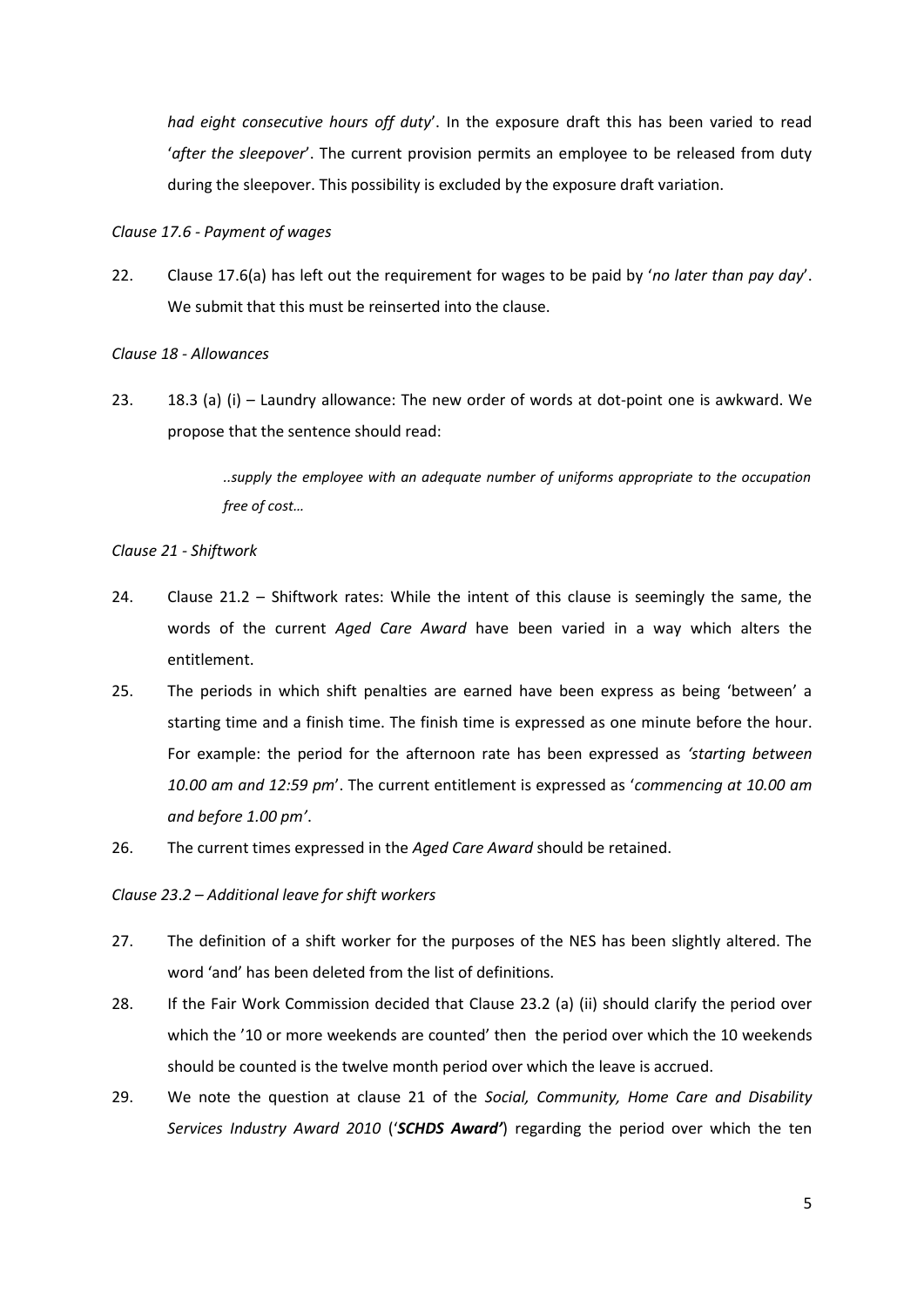weekends should be counted. This clause is identical to the clause in the SCHDS Award and consistency should be maintained between the Awards.

#### *Children's Services Award 2010*

#### *Clause 2 - Definitions*

30. All purposes' is defined at clause  $2$  – Definitions and clause 17.2 (a) – All purposes allowances. It is unnecessary to define the term twice. For the sake of ease of use, the definition of 'all purposes' should be at clause 17.2 (a) and the definition should be deleted from clause 2.

#### *Clause 4 - Coverage*

31. Clause 4.1 should be amended to refer to the *Clerks – Private Sector Award 2010* ('**Clerks Award**'). Many child care centres employ staff who are wholly engaged in clerical work for which the Award does not provide a classification. There is a history of industrial disputes regarding the classification of these workers, who are often classified as support workers under the *Children's Services Award* but are properly classified under the *Clerks Award*. We note the decision of the Fair Work Commission in *United Voice v Cuddlepie Early Childhood Learning Centre* [2015] FWC 6661.

#### *Clause 13 – Ordinary hours of work*

*32.* The reference to award based transitional instruments and Division 2B State awards in *Clause 13* (g) is still necessary. The clause preserves the entitlements of employees who were employed under those instruments. The purpose of the reference to the transitional instruments is to identify the employees who are entitled to the benefit of the clause.

#### *Clause 16 – Minimum wages*

- 33. The reference to Clause 16.7 (d) to 'supervising officer' should not be amended to 'Authorised Supervisor'.
- 34. The reference to a 'supervising officer' appears to have been included at Award Modernisation as a catch-all for the various types of person with statutory supervisory responsibilities. For instance, the *Child Care Services Act 2007* (WA) provided for a 'Supervising Officer' who was the person with 'day-to-day supervision and control of the service'.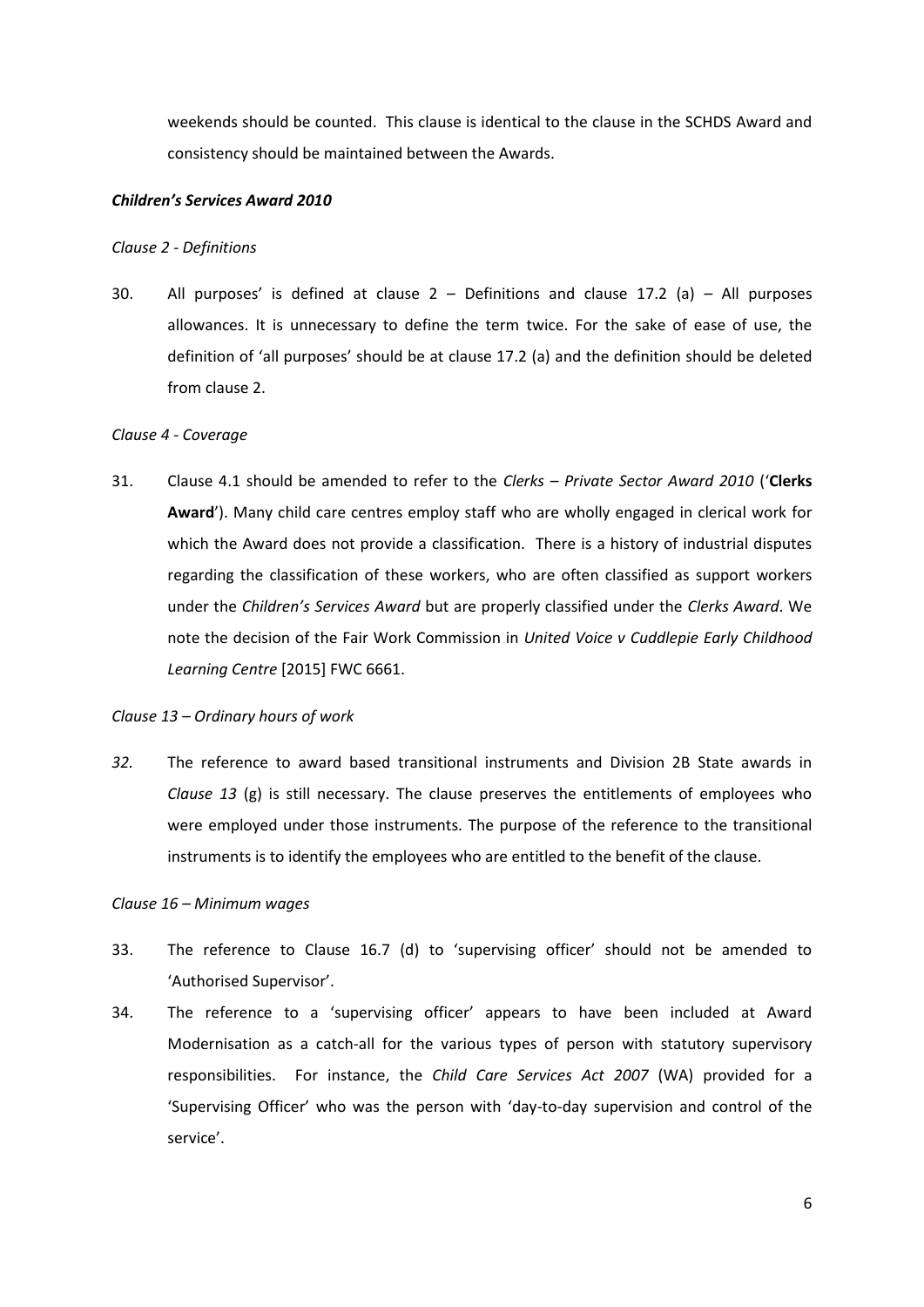- 35. An Authorised Supervisor was a position under Chapter 12 of the *Children and Young Persons (Care and Protection) Act 1998* (NSW). We understand that this statutory position corresponded with the state award classification for a room leader.
- 36. Chapter 12 of the *Children and Young Persons (Care and Protection) Act 1998* (NSW) has been subsequently been repealed.
- *37.* A new national regulatory system has been introduced for the early childhood education and care industry since the making of the *Children's Services Award*. The early childhood education and care industry is regulated by the *Education and Care Services National Law* ('**National Law**') through an applied law system. Victoria, acting as a host jurisdiction, passed the *Education and Care Services National Law Act 2010* and the *National Law* and *Educational and Care Services National Regulations 2010* ('**National Regulations**'). All other jurisdictions adopted that law or passed corresponding legislation. $4$
- *38.* Under the National Law, approved children's services providers must not operate a service unless there is a nominated supervisor for the approved service.<sup>5</sup> The nominated supervisor has a range of statutory responsibilities regarding the day to day management of the service. These responsibilities are set out in the *National Law* and *National Regulation*s. A nominated supervisor may be liable for breaches of the *National Law* and the *National Regulations* at their centre. A nominated supervisor must hold a supervisor certificate.<sup>6</sup> These statutory duties largely overlap with the indicative duties of a Children's Services Employees Level 6 – Director.
- *39.* A responsible person must be present at all times the centre is operating. If the nominated supervisor is not present a 'certified supervisor who has been placed into day to day charge of the service' may be the responsible person.<sup>7</sup> A certified supervisor is a person who has been issued a supervisor certificate by the relevant regulatory authority.<sup>8</sup> The 'certified supervisor who has been placed into day to day charge of the service' has all the same responsibilities as a nominated supervisor for the period in which they are placed in charge of the service.

**.** 

<sup>&</sup>lt;sup>4</sup> See Children (Education and Care Services National Law Application) Act 2010 (NSW); Education and Care *Services National Law (ACT) Act 2011* (ACT); *Education and Care Services National Law (Queensland) Act 2011*  (QLD); *Education and Care Services (National Uniform Legislation) Act 2011* (NT); *Education and Early Childhood Services (Registration and Standards) Act 2011* (SA); *Education and Care Services National Law (Application) Act 2011* (TAS); *Education and Care Services National Law (WA) Act 2012* (WA).

<sup>5</sup> *Education and Care Services National Law Act 2010*, ss 5, 44 and 161.

<sup>6</sup> *Education and Care Services National Law Act 2010*,

<sup>7</sup> *Education and Care Services National Law Act 2010*, s 162.

<sup>8</sup> *Education and Care Services National Law Act 2010*, ss 105 and 117.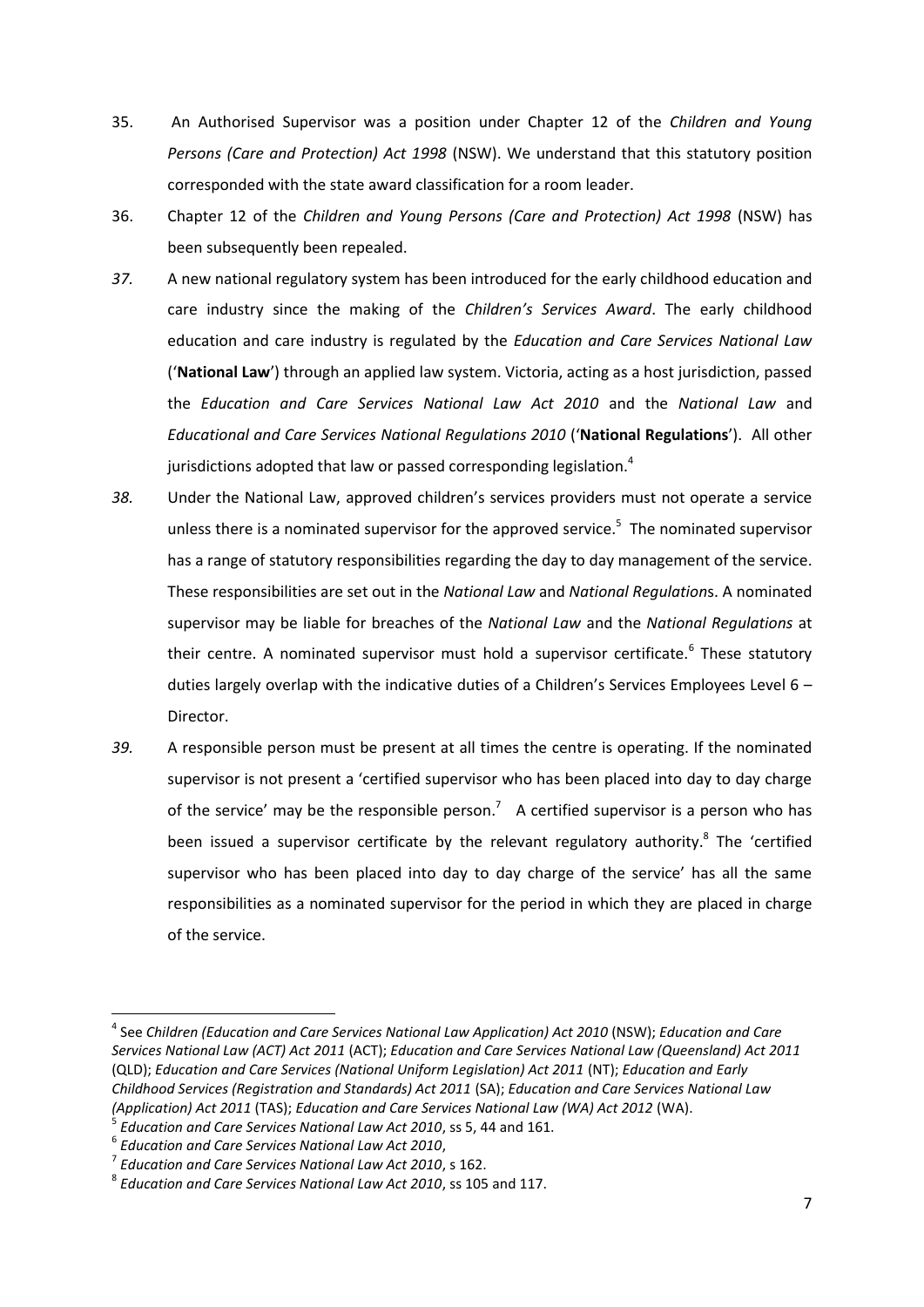- 40. In New South Wales, a person who was an authorised supervisor under Chapter 12 of the *Children and Young Persons (Care and Protection) Act 1998* is declared to be a declared certified supervisor for this jurisdiction for the purposes of the C*hildren (Education and Care Services) National Law 2010 (NSW)* by clause 17.4. The effect of this is that a person who has become an authorised supervisor under the C*hildren (Education and Care Services) National Law 2010 (NSW)* does not need to apply to be issued a supervisor's certificate under the *National Law*. The authorised supervisor has all the duties and responsibilities of a certified supervisor under the National Law and may be placed in day to day charge of a service.
- 41. The clause should be amended to clarify that an employee who is a certified supervisor is appointed to the day to day charge of a service under the National Law should be paid at the applicable rate of a centre director. As this is not a drafting matter as it relates to the exposure draft, the United Voice will not make submissions at this time. We wish to note that the union will want to address these matters at the appropriate point in the review.

## *Educational Services (Teachers) Award 2010* **[MA000077]**

## *Clause 14.4 - Progression*

42. It is unnecessary to insert a definition of years of service at clause 14.4. Years of service for the purposes of progression is defined at clause 14.2 (b), (c) and (d).

*Schedule A – Hours of Work and Related Matters – Teachers employed in early childhood services operating for at least 48 weeks per year*

- 43. Schedule A applies to teachers employed in early childhood services which operate for at least 48 weeks of the year. These centres do not operate on a term system, but provide education and care all year round.
- 44. Early Childhood Teachers were incorporated into the coverage of the *Educational Services (Teachers) Award 2010 by the AIRC in 2009.*<sup>9</sup>
- 45. Teachers in these centres work with early childhood educators covered by the *Children's Services Award 2010*. A number of variations, including the insertion of Schedule A, were made to the *Educational Services (Teachers*) *Award* to achieve consistency with the conditions of other workers employed in the same children's service.
- 46. United Voice notes that the history of schedule A.2 does not support its inclusion at clause 15.

**.** 

<sup>9</sup> *Award Modernisation* [2009] AIRCFB 945, [40].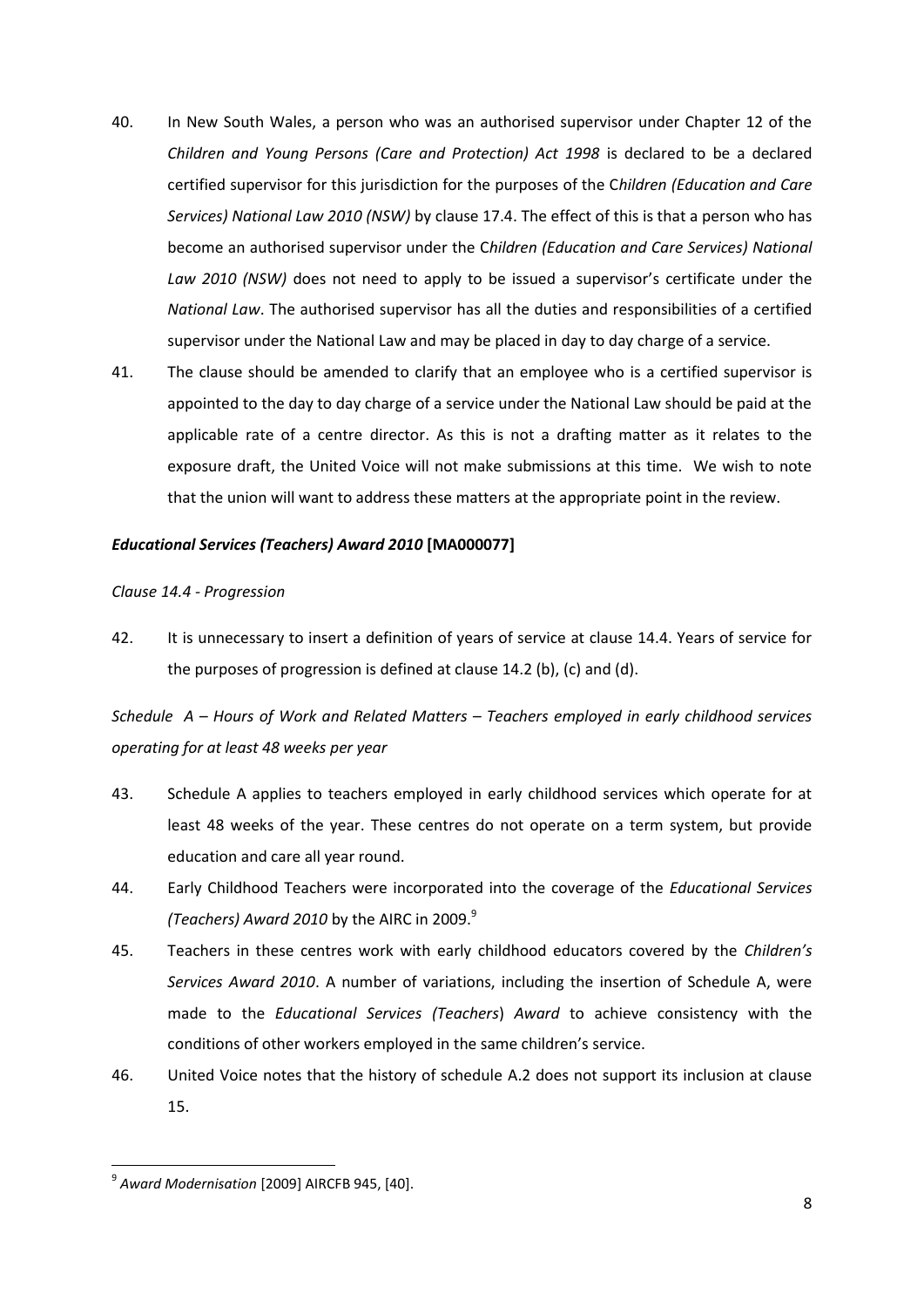## *Social, Community, Home Care and Disability Services Industry Award 2010* **[MA000100]**

## *Language*

47. At various place in the exposure draft, phrases relating to the minimum rate of pay have been varied. Have introduced new terms into the award, which are not defined, and in some cases, he words 'minimum hourly rate' have been used without reference to a classification. For instance, Clause 14.4 (d) now reads:

> *All work performed beyond the maximum span of 12 hours for a broken shift will be paid at 200% of the minimum hourly rate.*

- 48. The words 'the minimum hourly rate' have replaced current words 'their appropriate rate'. These terms are not equivalent. The current award directs the reader to the specific employee's rate of pay; the exposure draft words are ambiguous in meaning.
- 49. In most cases, the words 'minimum hourly rate' has been used with reference to an employee's classification. For instance clause 14.6 provide:

*The employee engaged will be paid for eight hours' work at 155% of the minimum hourly rate for their classification for each 24 hour period.*

- 50. The use of 'classification' without reference to pay point or level is problematic given that employees under the *SCHDS Award* are paid according to both their classification and pay point. The minimum hourly rate for a classification might mean minimum rate applicable to an employee's classification.
- 51. The words the minimum hourly rate applicable to the employee on the basis of their classification and pay point or level.
- 52. We propose that the definition of '*minimum hourly rate'* we set out at paragraph 5 of these submissions should be inserted into the *SCHDS Award*.

## *Clause 2 – Definitions*

6. The second paragraph of the definition of '*social and community services sector*' at clause 2 has been removed. The full definition is found at clause 4.3. If the definition is to be kept at clause 2, it should include the second paragraph for completeness.

*Clause 7 – facilitative provisions for flexible work arrangements*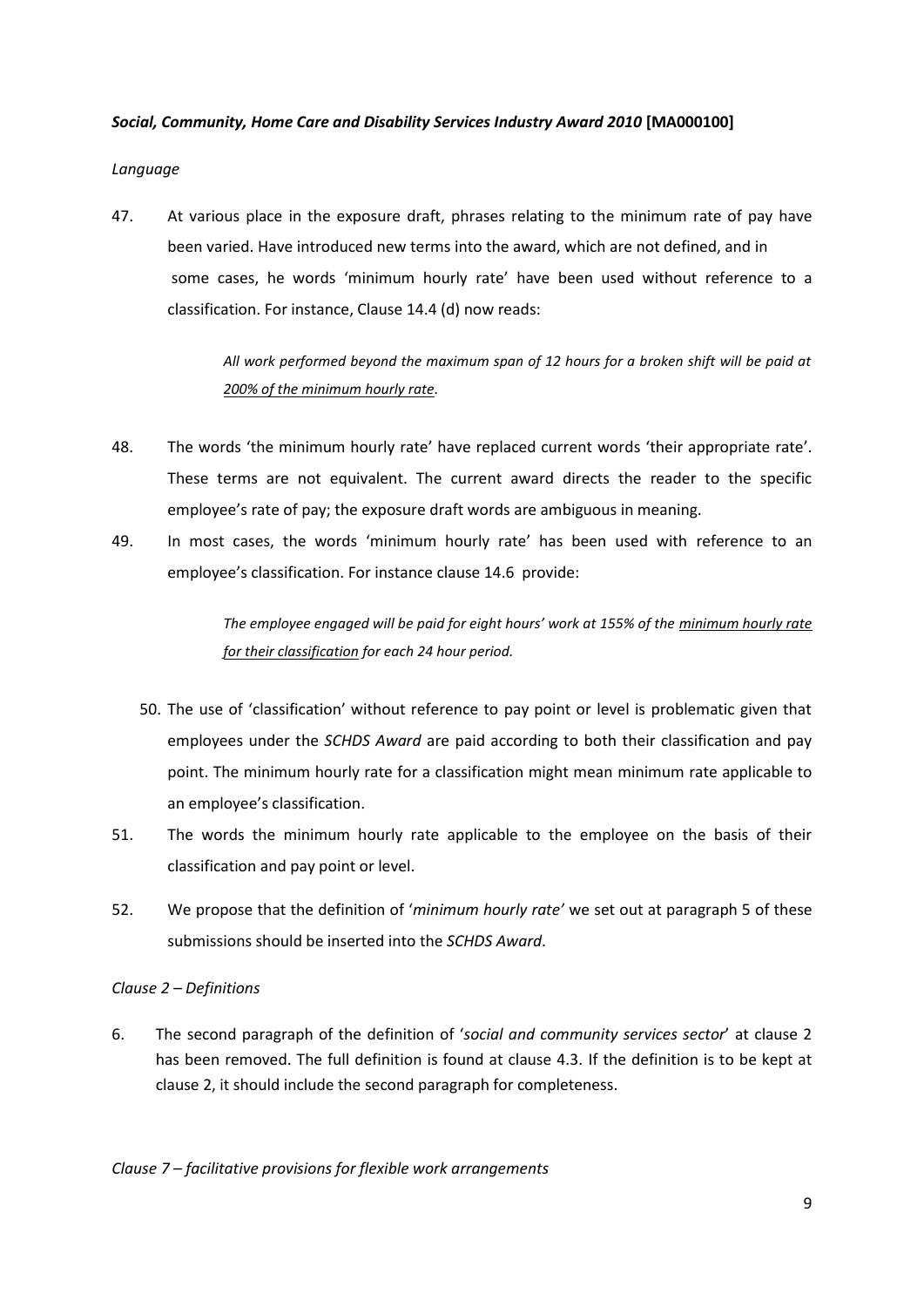53. Clause 7.2 is incorrectly numbered clause 5.2.

*Clause 11 – Casual employment*

54. The minimum engagement of casual disability services employees is 2 hours.

*Clause 12 - Classifications*

**.** 

55. Clause 12.4 (a) should refer to '*at each pay point within the level*'.

*Clause 14 – Rosters arrangements*

- 56. Clause 14.2 (b) Rest Breaks between rostered work: A sleepover period is distinct from any time the employee may be rostered to work before and/or after the sleepover period. Consequently, a shift cannot 'incorporate' the start or end of a sleepover. The current wording should be retained.
- 57. Clause 14.3 (d): 'Mail' and 'facsimile' must remain as methods of communicating roster changes. United Voice members, particularly in the Home care sector, report that they receive their roster by mail or facsimile. The statement of Veronica Keane, filed in the Part Time common issue, is illustrative of this point.<sup>10</sup> In this context, the proposal to delete the references to mail and facsimile would be a substantive change.
- 58. Clause 14.3 (e): The reference to 'relieving staff' should be deleted. There is no classification or allowance in this Award for a permanent employee with no roster as exists in other modern awards. 11
- 59. Alternatively, relieving staff should be defined as:

*Relieving staff means a full-time or part-time employee whose roster has been changed according to 14.3 (f) (ii), subject to clause 10.3*.

60. Clause 14.4 – Broken Shifts: Time spent performing a sleepover would meet the definition of a broken shift if work was performed contiguously with the beginning and the end of a sleepover period. Broken shifts are permitted under the current clause 25.6 of the SHCDS Award. This clause grants employers the flexibility of rostering employees on broken shifts. Employees are protected from unduly long periods of work by the requirement that all work

<sup>10</sup> Witness statement of Elizabeth Anne Nichols, dated 26 April 2016, filed in *AM2014/197*- *Part Time Employment*, [15].

<sup>11</sup> See *Security Services Award 2010*, clause 15.8: *'A relieving officer allowance is payable to an employee who is, by agreement with the employer, appointed as a relieving officer. A relieving officer is engaged for the purpose of relieving at short notice another Security Officer and for whom a display of roster is not required. 24 hours' notice of shift will be given where possible.'*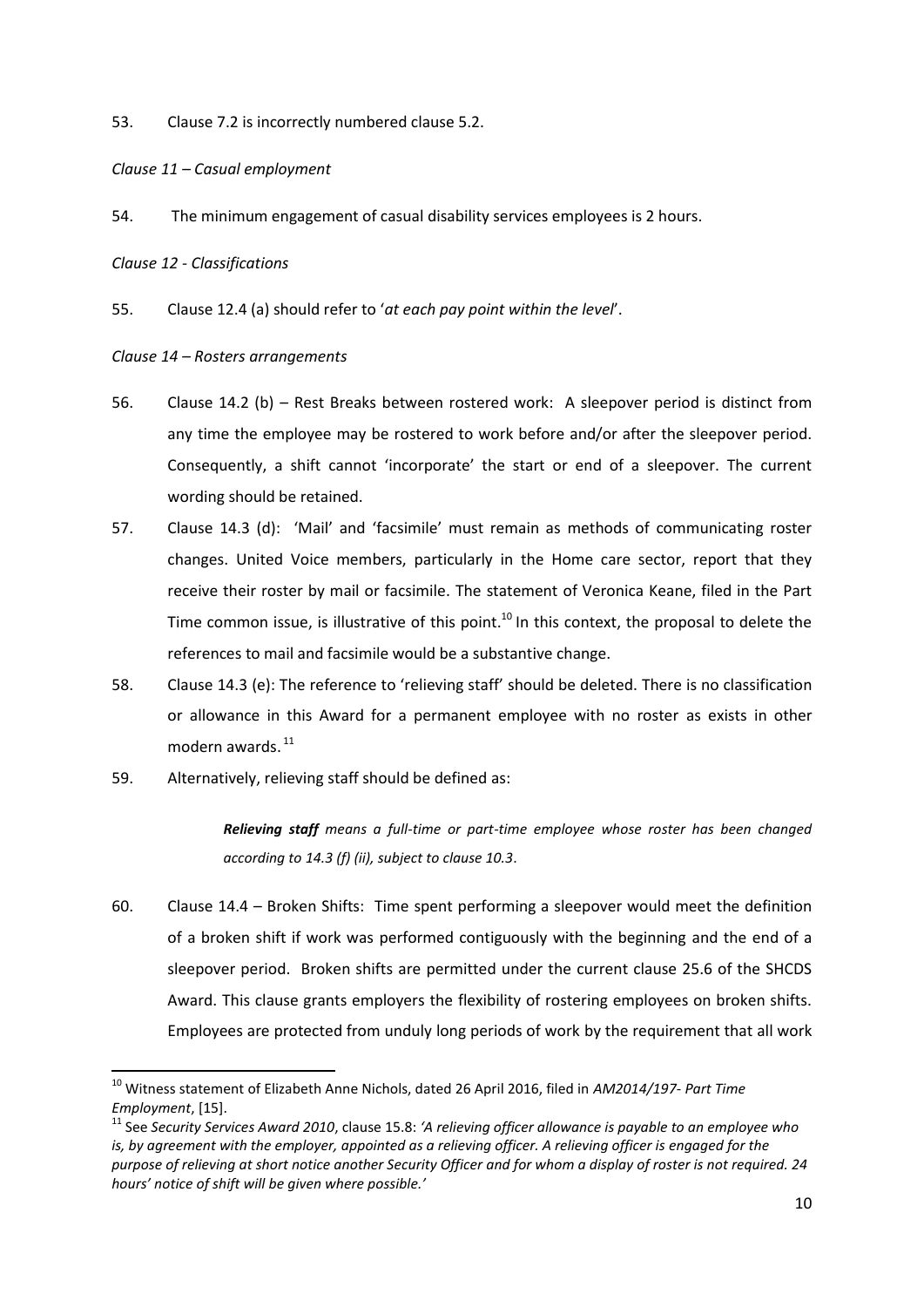outside of the 12 hour span of work will be payable at an overtime rate of 200 per cent. A sleepover period is not a period of rest. The employee suffers the disability of being away from their home and must be ready to work at any time during the shift. The application of the rules concerning broken shifts to the period of work before and after a sleepover limits unsafe working hours. We note that no allowance is payable for a broken shift under the SCHDS Award, so the issue of double payment does not arise.

61. Clause 14.6 – 24 Hour Care: The words 'for eight hours' should be added after the word 'normally' at clause 14.6 (d).This clarifies the intention of the clause.

#### *Clause 17 - Allowances*

- 62. Clause 17.2 (c): The parties are asked if the heat allowance clause is obsolete. Only clause 17.2 (c) (iii) is restricted to employees who commenced work before the specified date. Clause 17.2 (c) (i) and (ii) apply to all employees. Some employees may have been worked for the same employer for more than 25 years, even if this is increasingly unlikely.
- 63. The heat allowance provision is not obsolete.

## *Clause 19 - Overtime*

- 64. Clause 19.3 (a) : The phrases 'termination of their ordinary work' and 'commencement of their ordinary work' have been deleted from the exposure draft and replaced with the phrases 'end of work' and 'start of work'. The current use of 'ordinary work' should be retained. The use of the term 'ordinary' indicates that the work is rostered work.
- 65. Further, the words 'off duty' have been deleted and replaced with the words 'a break of'. The original terminology should be maintained. This wording is consistent with the remainder of the clause.

#### *Clause 21.2 – Additional leave for shiftworkers*

- 66. If the Fair Work Commission decided that Clause 21.2 should clarify the period over which the '10 or more weekends are counted' then the period over which the 10 weekends should be counted is the twelve month period over which the leave is accrued.
- 67. We note the question at clause 23 of the *Aged Care Award* regarding the period over which the ten weekends should be counted. This clause is identical to the clause in the *SCHDS Award* and consistency should be maintained between the Awards.

#### **Michael Robson**